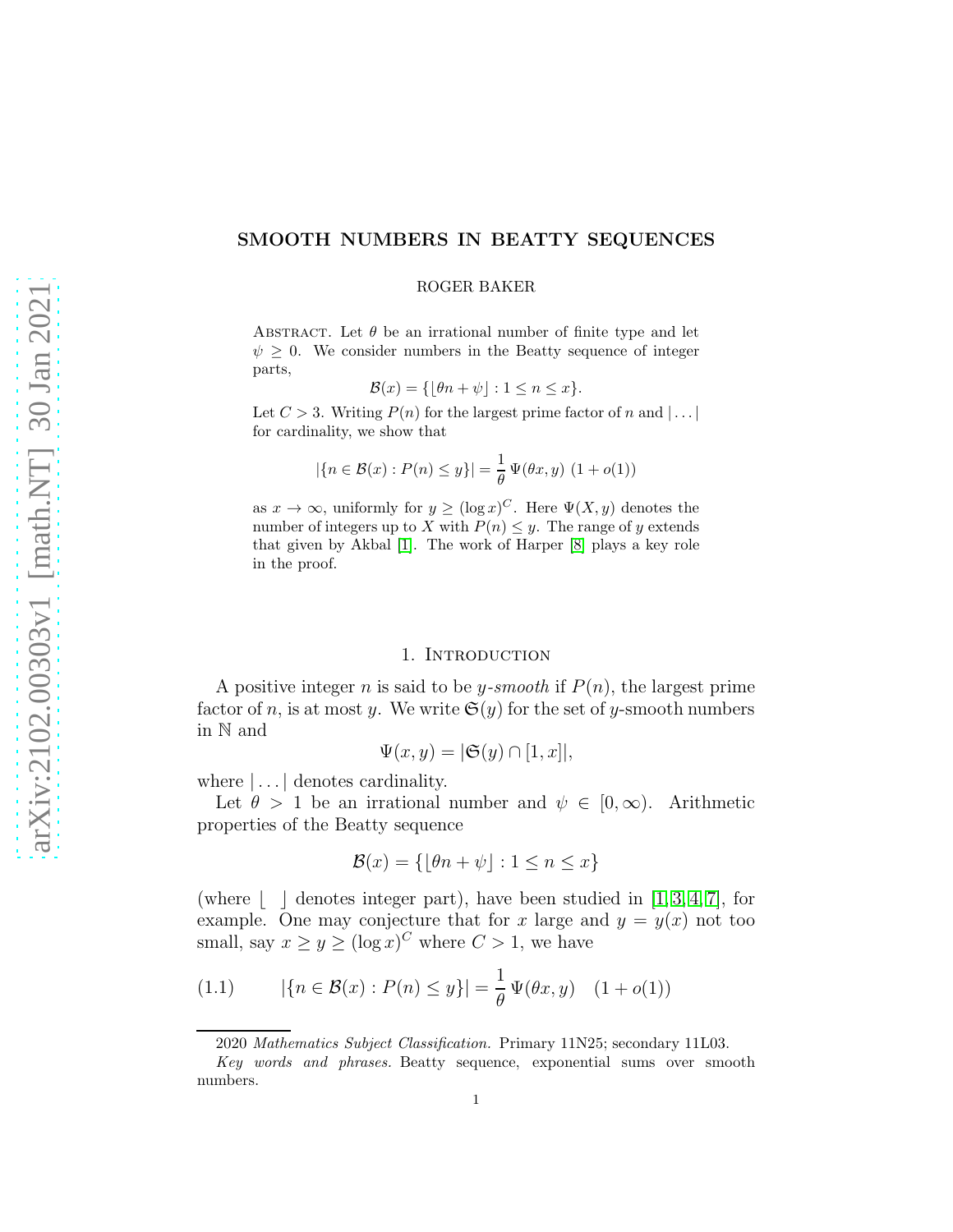where  $o(1)$  denotes a quantity tending to 0 as x tends to infinity. Banks and Shparlinski [\[4\]](#page-11-3) obtained [\(1.1\)](#page-0-0) (in a slightly different form) uniformly for

<span id="page-1-0"></span>
$$
\exp((\log x)^{2/3+\varepsilon}) \le y \le x.
$$

(We write  $\varepsilon$  for an arbitrary positive number.) Under the additional condition that  $\theta$  is of finite type, Akbal [\[1\]](#page-11-0) obtained [\(1.1\)](#page-0-0) uniformly for

(1.2) 
$$
\exp((\log \log x)^{5/3+\varepsilon}) \leq y \leq x.
$$

<span id="page-1-1"></span>In the present paper we extend the range [\(1.2\)](#page-1-0).

**Theorem 1.** Let  $\theta > 1$  be an irrational number of finite type and  $\psi > 0$ . Then [\(1.1\)](#page-0-0) holds uniformly for

$$
(\log x)^{3+\varepsilon} \le y \le x.
$$

We recall that an irrational number  $\theta$  is said to be of finite type if  $(\Vert \ldots \Vert)$  denoting distance to the nearest integer) we have

$$
||m\theta|| \ge \frac{c}{m^{\kappa}} \quad (m \in \mathbb{N})
$$

for some  $c > 0$  and  $\kappa > 0$ . We note that if  $\theta$  is of finite type, then so is  $\theta^{-1}$ .

Theorem [1](#page-1-1) depends on an estimate for the exponential sum

$$
S(\theta) = \sum_{\substack{n \le x \\ n \in \mathfrak{S}(y)}} e(n\theta).
$$

Akbal [\[1\]](#page-11-0) uses the estimate of Foury and Tenenbaum [\[6\]](#page-11-5): for  $3 \le y \le$  $\sqrt{x}, q \in \mathbb{N}, (a,q) = 1, \text{ and } \delta \in \mathbb{R},$ 

$$
S\left(\frac{a}{q} + \delta\right) \ll x(1 + |\delta x|) \log^3 x \left(\frac{y^{1/2}}{x^{1/4}} + \frac{1}{q^{1/2}} + \left(\frac{qy}{x}\right)^{1/2}\right).
$$

This is unhelpful when, say,  $y = (\log x)^C$   $(C > 1)$  since the trivial bound for  $S(\theta)$  is  $x^{1-1/C+o(1)}$  (see e.g. [\[9\]](#page-11-6)).

We use a procedure of Harper [\[8,](#page-11-1) Theorem 1] and to state his result we introduce some notation. For  $2 \leq y \leq x$ , let  $u = \frac{\log y}{\log x}$  $\frac{\log y}{\log x}$  and let  $\alpha = \alpha(x, y)$  be the solution of

$$
\sum_{p \le y} \frac{\log p}{p^{\alpha} - 1} = \log x.
$$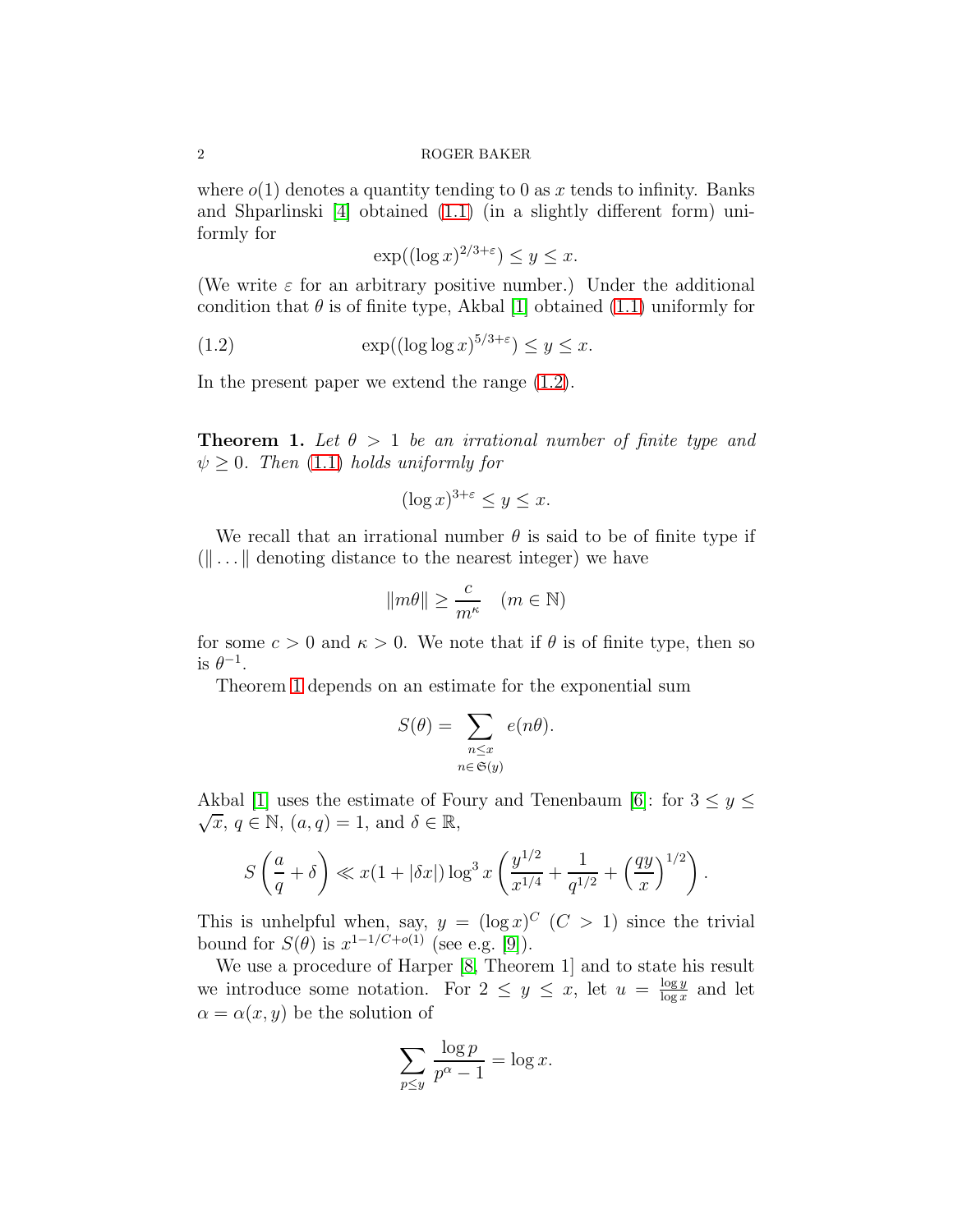For convenience, when  $\theta = \frac{a}{q} + \delta$  as above, we write

<span id="page-2-3"></span><span id="page-2-0"></span>
$$
L = 2(1 + |\delta x|)
$$

and

(1.3) 
$$
M = u^{3/2} \log u \log x (\log L)^{1/2} (\log qy)^{1/2}.
$$

In Theorem 1 of [\[8\]](#page-11-1) it is shown that whenever

$$
(1.4) \t\t q2L2y3 \le x,
$$

we have

<span id="page-2-2"></span>(1.5) 
$$
S\left(\frac{a}{q} + \delta\right) \ll \Psi(x, y)(q(1 + |\delta x|)^{-\frac{1}{2} + \frac{3}{2}(1 - \alpha(x, y))}M.
$$

<span id="page-2-1"></span>We cannot use this bound directly since [\(1.3\)](#page-2-0) is too restrictive. We adapt Harper's argument to obtain

**Theorem 2.** Let f be a completely multiplicative function,  $|f(n)| \leq 1$  $(n \in \mathbb{N})$ . Let

$$
S(f, \theta) = \sum_{\substack{n \le x \\ n \in \mathfrak{S}(y)}} f(n)e(\theta n).
$$

Let  $q \in \mathbb{N}$ ,  $(a,q) = 1$ , and  $\delta \in \mathbb{R}$ . Then, with  $\alpha = \alpha(x,y)$ , we have

$$
S\left(f, \frac{a}{q}+\delta\right) \ll \Psi(x, y) \left\{ (q(1+|\delta x|)^{-\frac{1}{2}+\frac{3}{2}(1-\alpha)}M + x^{\alpha/2}(qLy^3)^{\frac{1}{2}}\sqrt{\log y \log q} \right\}.
$$

To save space, we refer frequently to [\[8\]](#page-11-1) in our proof of Theorem [2](#page-2-1) in Section 2. Theorem [1](#page-1-1) is deduced in a straightforward manner from Theorem [2](#page-2-1) in Section 3.

The factor  $f(n)$  in Theorem [2](#page-2-1) is not needed elsewhere in the paper, but it requires no significant effort to include it.

I would like to thank Adam Harper for helpful comments concerning his proof of  $(1.5)$ .

# 2. Proof of Theorem [2.](#page-2-1)

<span id="page-2-4"></span>**Lemma 1.** Let  $2 \le y \le x$  and  $d \ge 1$ . Then we have

$$
\Psi\left(\frac{x}{d},y\right) \ll \frac{1}{d^{\alpha(x,y)}} \Psi(x,y).
$$

*Proof.* See de la Bretèche and Tenenbaum [\[5,](#page-11-7) Théorème 2.4 (i)]  $\Box$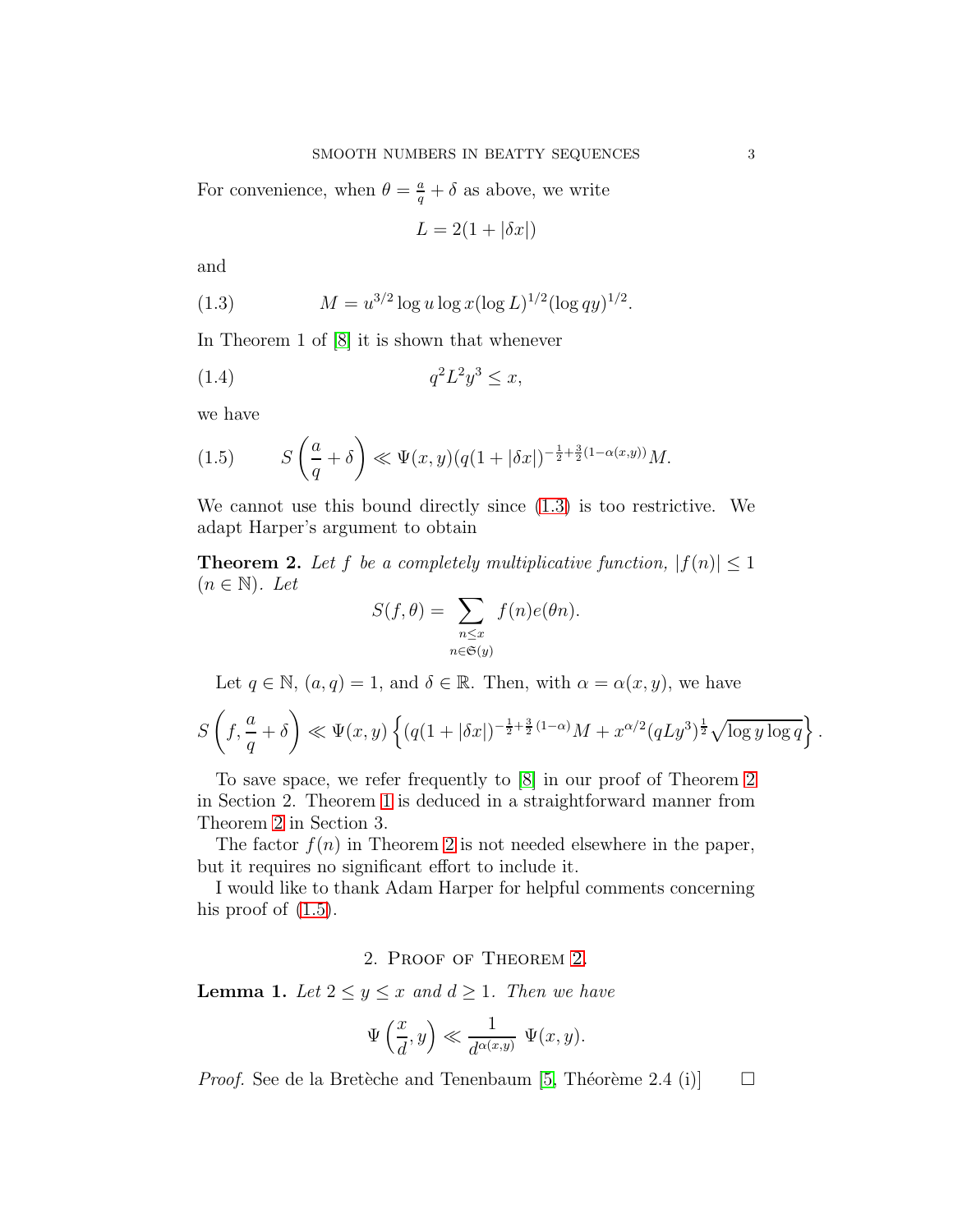We write  $p(n)$  for the smallest prime factor of  $n \in \mathbb{N}$ . We begin the proof of Theorem [2](#page-2-1) by noting that the result is trivial for  $qLy^3 \geq x^{\alpha}$ . Suppose now that  $qLy^3 < x^\alpha$ . Every y-smooth number in  $[qLy^2, x]$  can be written uniquely in the form  $mn$ , where

$$
qLy < m \le qLy^2, \ \frac{m}{P(m)} \le qLy, \ m \in \mathfrak{S}(y)
$$

and

$$
\frac{qLy^2}{m} \le n \le \frac{x}{m}, \ p(n) \ge P(m), \ n \in \mathfrak{S}(y).
$$

(We take m to consist of the product of the smallest prime factors of the number.) With  $\theta = \frac{a}{q} + \delta$ , we have

<span id="page-3-0"></span>(2.1) 
$$
S(f, \theta) = \sum_{\substack{qLy^2 \le n \le x \\ n \in \mathfrak{S}(y)}} f(n)e(n\theta) + O(\Psi(qLy^2, y))
$$

$$
= U + O(\Psi(qLy^2, y))
$$

where

$$
U = \sum_{\substack{qLy < m \le qLy^2 \\ m/P(m) \le qLy} \le \frac{qLy^2}{m} \le n \le \frac{x}{m} \\ m \in \mathfrak{S}(y)} \sum_{\substack{p(n) \ge P(m) \\ n \in \mathfrak{S}(y)}} f(mn)e(mn\theta).
$$

We now decompose  $U$  as

(2.2) 
$$
U = \sum_{0 \le j \le \frac{\log y}{\log 2}} U_j
$$

where

$$
U_j = \sum_{p \le y} \sum_{\substack{2^j qLy < m \le qLy \min(2^{j+1}, p) \\ P(m) = p}} f(m) \sum_{\substack{qLy^2 \le n \le \frac{x}{m} \\ p(n) \ge p \\ n \in \mathfrak{S}(y)}} f(n) e(mn\theta),
$$

noting that if  $P(m) = p \leq y$ , then m is y-smooth, and the condition  $\frac{m}{P(m)} \leq qLy$  can be written as  $m \leq qLy$ .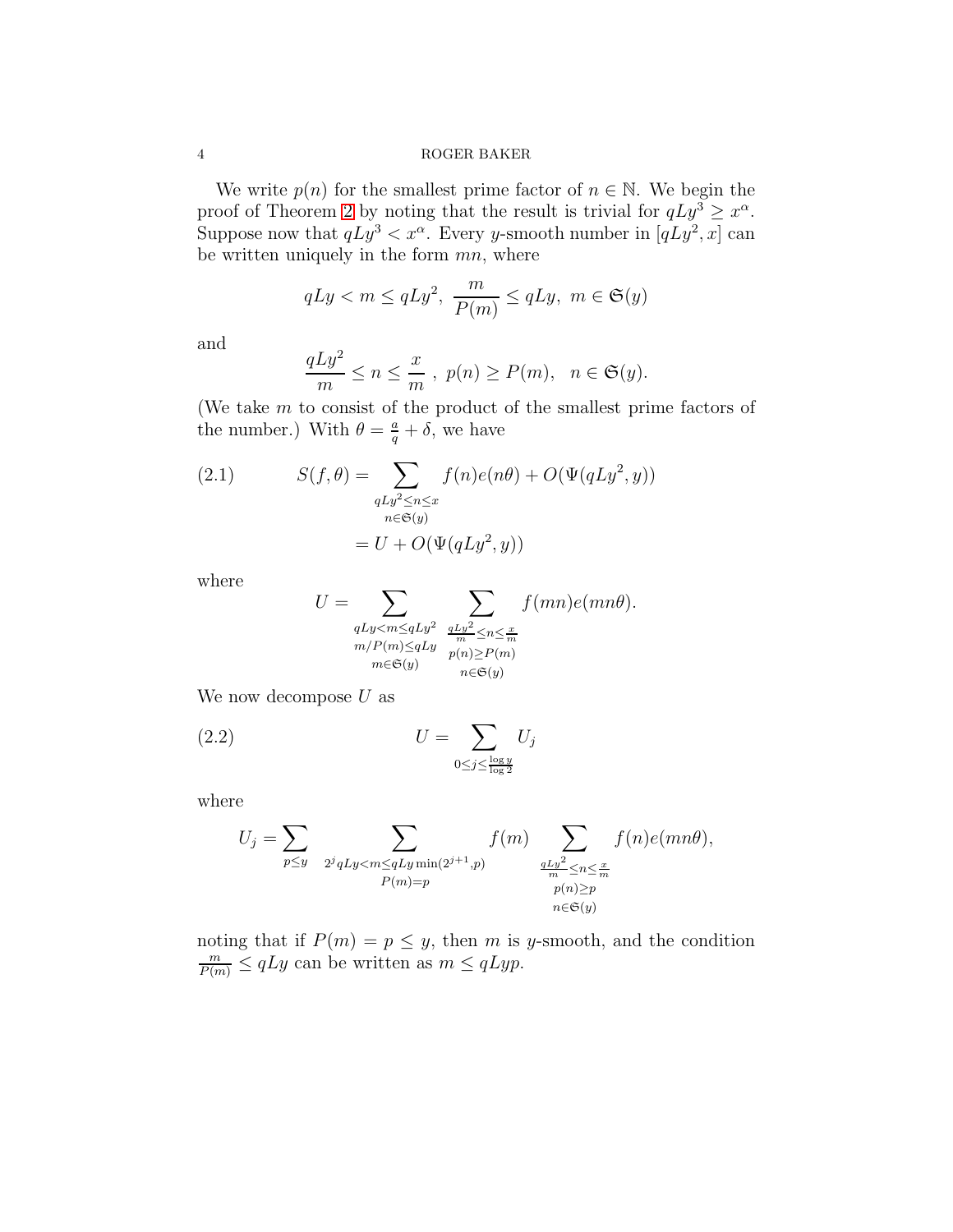We apply the Cauchy-Schwarz inequality to  $U_j$ . Let  $\Sigma$ m denote

$$
\sum_{\substack{2^j qLy < m \leq qLy \min(2^{j+1}, p).\\P(m)=p}}
$$

We obtain

$$
U_j \leq \sqrt{\sum_{p \leq y} \sum_{m} 1} \sqrt{\sum_{2^j \leq p \leq y} \sum_{\substack{2^j qLy < m' \leq \frac{qLy}{p} \min(2^{j+1}, p) \\ z_1 \leq p \leq n \leq \frac{x}{p}}} \left| \sum_{\substack{qLy \leq n \leq \frac{y}{p} \min(2^{j+1}, p) \\ m'p \leq n \leq \frac{x}{p}, p(n) \geq p, n \in \mathfrak{S}(y)}} f(n) e(m'pn\theta) \right|^2
$$
  

$$
\ll \sqrt{\Psi(2^{j+1}qLy, y)} \sqrt{\sum_{2^j \leq p \leq y} \sum_{\substack{n_1, n_2 \leq \frac{x}{p^jqLy} \\ n_1, n_2 \in \mathfrak{S}(y)}} \min \left\{ \frac{2^{j+1}qLy}{p}, \frac{1}{\|(n_1 - n_2)p\theta\|} \right\}}
$$

For the last step, we open the square and sum the geometric progression over m'. We may restrict the sum over primes to  $p \geq 2^j$ , since otherwise the sum over  $m$  is empty. Our final bound here for  $U_j$  exactly matches [\[8\]](#page-11-1).

Let

$$
\mathfrak{T}_j(r) := \max_{1 \le b \le r-1} \sum_{\substack{n_1, n_2 \le \frac{x}{2^j qLy} \ n_1, n_2 \in \mathfrak{S}(y) \ n_1 - n_2 \equiv b \bmod r}} 1.
$$

Just as in [\[8\]](#page-11-1), after distinguishing the cases  $p \mid q$  and  $p \nmid q,$  we arrive at

(2.3) 
$$
U_j \ll \sqrt{\Psi(2^{j+1}qLy, y)} (\sqrt{S_1} + \sqrt{S_2}),
$$

with

<span id="page-4-0"></span>
$$
S_1 = S_1(j) := \sum_{\substack{2^j \le p \le y \\ p \nmid q}} \mathfrak{T}_j(q) \sum_{b=1}^{q-1} \min\left\{\frac{2^{j+1}qLy}{p}, \frac{q}{p}\right\}
$$

$$
+ \sum_{\substack{2^j \le p \le y \\ p \mid q}} \mathfrak{T}_j\left(\frac{q}{p}\right) \sum_{b=1}^{(q/p)-1} \min\left\{\frac{2^{j+1}qLy}{p}, \frac{q}{pb}\right\}
$$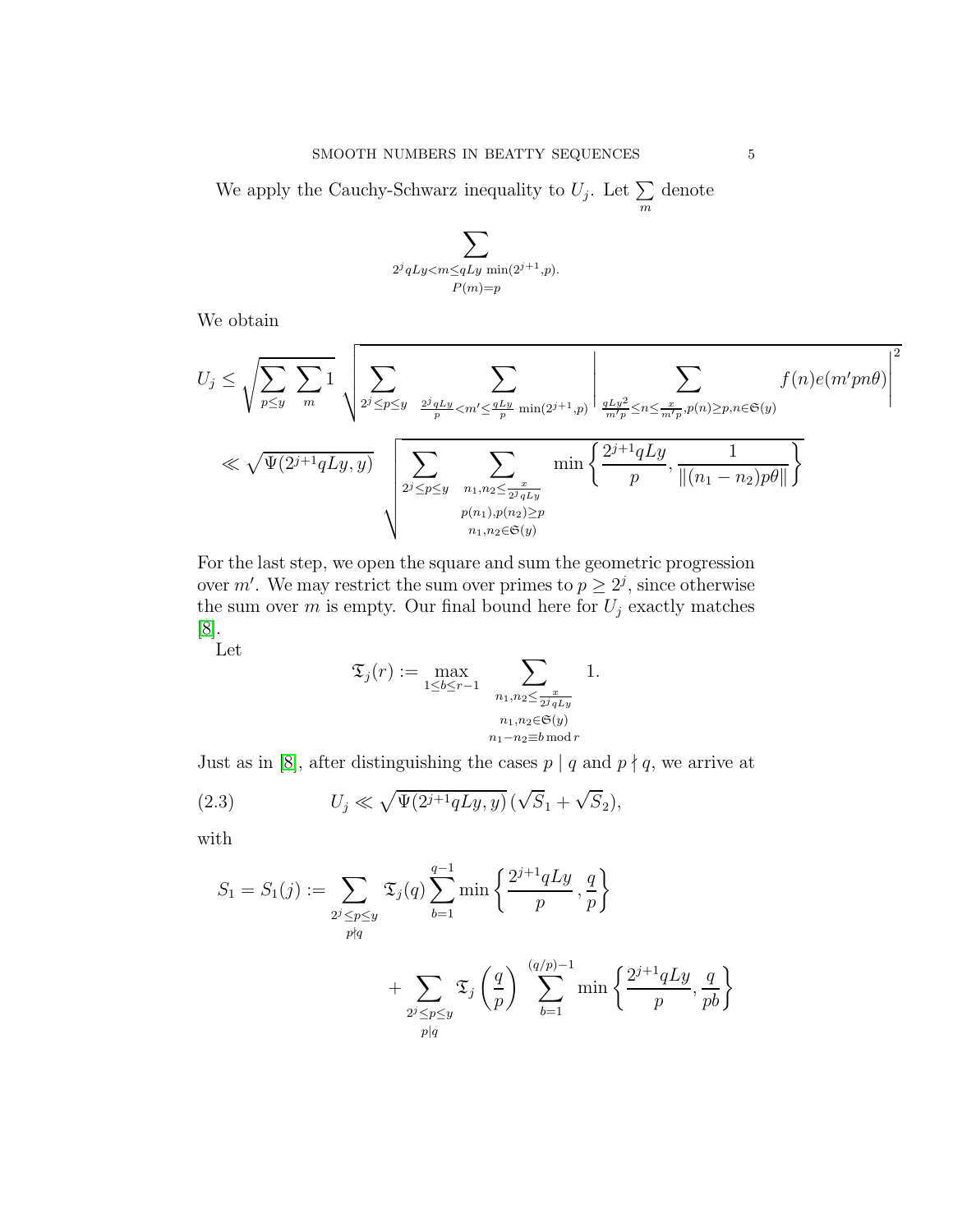and

$$
S_2 = S_2(j) := \sum_{\substack{2^j \le p \le y \\ p \nmid q}} \frac{1}{p} \sum_{\substack{n_1, n_2 \le \frac{x}{2^j qLy} \\ n_1 - n_2 \equiv 0 \mod q \\ n_1, n_2 \in \mathfrak{S}(y)}} \min\left\{2^{j+1} qLy, \frac{1}{|(n_1 - n_2)\delta|}\right\}
$$

$$
\sum_{\substack{2^j \le p \le y \\ p \mid q}} \frac{1}{p} \sum_{\substack{n_1, n_2 \le \frac{x}{2^j qLy} \\ n_1 - n_2 \equiv 0 \mod q/p \\ n_1, n_2 \in \mathfrak{S}(y)}} \min\left\{2^{j+1} qLy, \frac{1}{|(n_1 - n_2)\delta|}\right\}.
$$

We now depart to an extent from the argument in [\[8\]](#page-11-1); we have extra terms in the upper bounds in Lemma [2](#page-5-0) below which arise because we do not have the upper bound [\(1.4\)](#page-2-3).

<span id="page-5-0"></span>**Lemma 2.** Let  $(\log x)^{1.1} \leq y \leq x^{1/3}, q \geq 1, \text{ and } L = 2(1 + |\delta x|).$  Then for any j,  $0 \le j \le \frac{\log y}{\log 2}$ , and any prime  $p \mid q$ , we have

<span id="page-5-1"></span>(2.4) 
$$
\mathfrak{T}_j(q) \ll \frac{\Psi(x/2^j qLy, y)^2}{q} q^{1-\alpha(x,y)} \log x + y\Psi\left(\frac{x}{2^j qLy}, y\right)
$$

and

<span id="page-5-2"></span>(2.5) 
$$
\mathfrak{T}_{j}\left(\frac{q}{p}\right) \ll \frac{\Psi(x/2^{j}qLy, y)^{2}}{q/p} \left(\frac{q}{p}\right)^{1-\alpha(x,y)} \log x + y\Psi\left(\frac{x}{2^{j}qLy}, y\right).
$$

Under the same hypotheses, we have

<span id="page-5-3"></span>(2.6)  
\n
$$
\sum_{\substack{n_1, n_2 \leq \frac{x}{2^j qLy} \\ n_1 - n_2 \equiv 0 \mod q \\ n_1, n_2 \in \mathfrak{S}(y)}} \min\left\{2^{j+1} qLy, \frac{1}{|(n_1 - n_2)\delta|}\right\}
$$
\n
$$
\ll 2^j y \Psi\left(\frac{x}{2^j qLy}, y\right)^2 (qL)^{1-\alpha(x,y)} \log x \log L
$$
\n
$$
+ 2^j qLy^2 \Psi\left(\frac{x}{2^j qLy}, y\right)
$$

and, for any prime  $p \mid q$ ,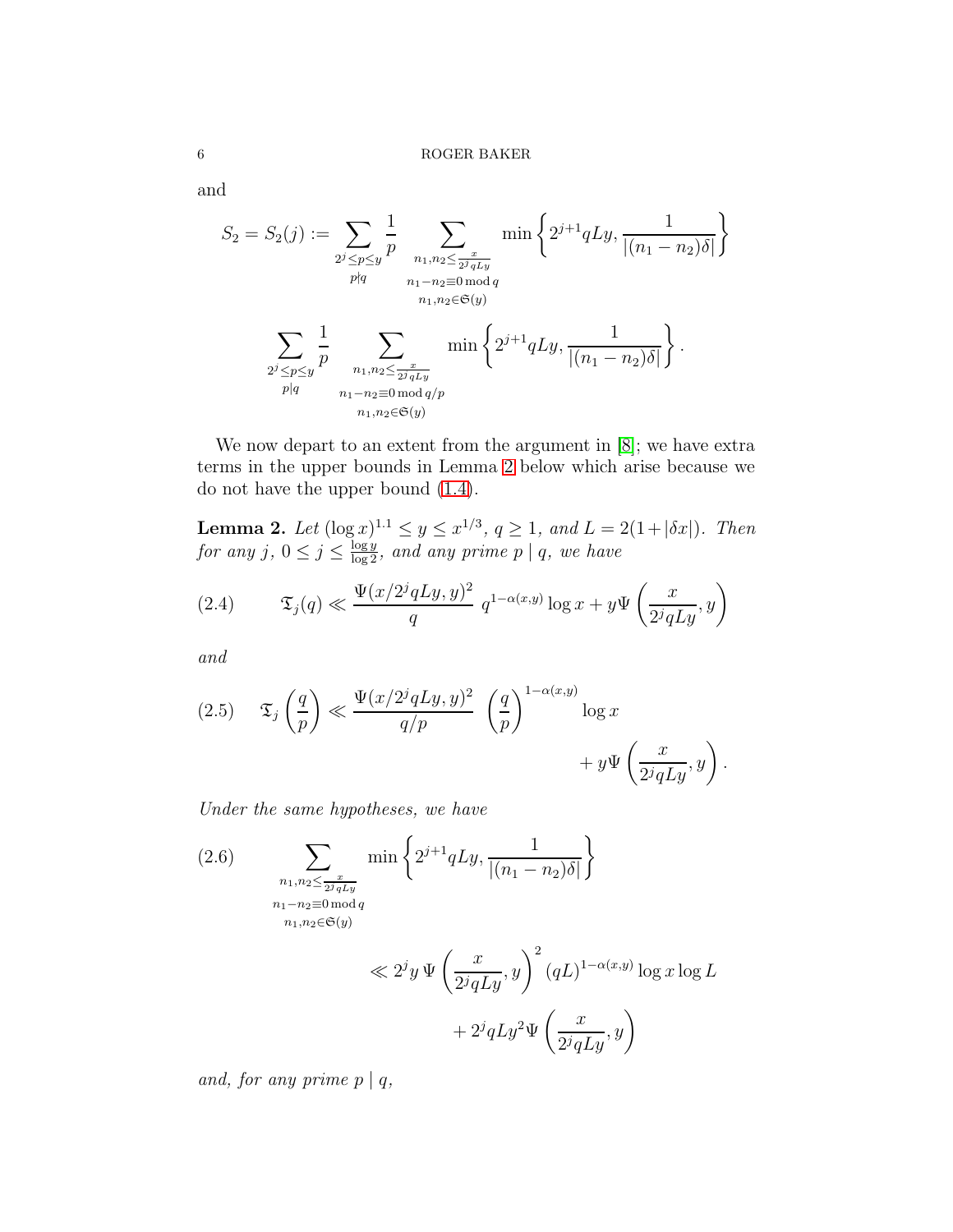<span id="page-6-0"></span>(2.7) 
$$
\sum_{\substack{n_1, n_2 \leq \frac{x}{2^j qLy} \\ n_1 - n_2 \equiv 0 \bmod{q/p} \\ n_1, n_2 \in \mathfrak{S}(y)}} \min\left\{2^{j+1} qLy, \frac{1}{|(n_1 - n_2)\delta|}\right\}
$$

$$
\ll p2^{j}y \Psi\left(\frac{x}{2^{j}qLy}, y\right)^{2} \left(\frac{qL}{p}\right)^{1-\alpha(x,y)} \log x \log L + 2^{j}qLy^{2} \Psi\left(\frac{x}{2^{j}qLy}, y\right).
$$

Proof. We have

$$
\mathfrak{T}_{j}(q) = \max_{1 \leq b \leq q-1} \sum_{\substack{n_1 \leq x/2^j qLy\\ n_1 \in \mathfrak{S}(y)}} \sum_{\substack{n_2 \leq x/2^j qLy\\ n_2 \equiv n_1 - b \mod q\\ n_2 \in \mathfrak{S}(y)}} 1,
$$

and just as in [\[8\]](#page-11-1) the inner sum is

$$
\ll y + \frac{\Psi(x/2^j qLy)}{q} q^{1-\alpha(x,y)} \log x.
$$

This leads to the bound  $(2.4)$  on summing over  $n_1$ . The bound  $(2.5)$ follows in exactly the same way.

To prove [\(2.6\)](#page-5-3), [\(2.7\)](#page-6-0) we distinguish two cases. If  $|\delta| \leq 1/x$ , then  $L = 2(1 + |\delta x|) \approx 1$ , and the bounds can be proved exactly as above on bounding min  $\left\{2^{j+1}qLy, \frac{1}{|(n_1-n_2)\delta|}\right\}$  $\Big\}$  by  $2^{j+1}qLy \ll 2^j qy$ .

Now suppose  $|\delta| > 1/x$ , so that  $L \approx |\delta x|$ . We partition the sum in  $(2.6)$  dyadically. Let us use  $\sum^{\dagger}$  to denote a sum over pairs of integers  $n_1, n_2 \leq \frac{x}{2^j q}$  $\frac{x}{2^j qLy}$  that are y-smooth and satisfy  $n_1 - n_2 \equiv 0 \mod q$ . Then we have

$$
\sum_{|n_1 - n_2| \le \frac{x}{2^j q L^2 y}}^{\dagger} \min \left\{ 2^{j+1} q L y, \frac{1}{|(n_1 - n_2)\delta|} \right\} \n\ll 2^j q L y \sum_{\substack{n_1 \le \frac{x}{2^j q L y} \\ n_1 \in \mathfrak{S}(y)}} \sum_{\substack{|n_2 - n_1| \le \frac{x}{2^j q L^2 y} \\ n_2 \in \mathfrak{S}(y) \\ n_2 \equiv n_1 \mod q}} 1.
$$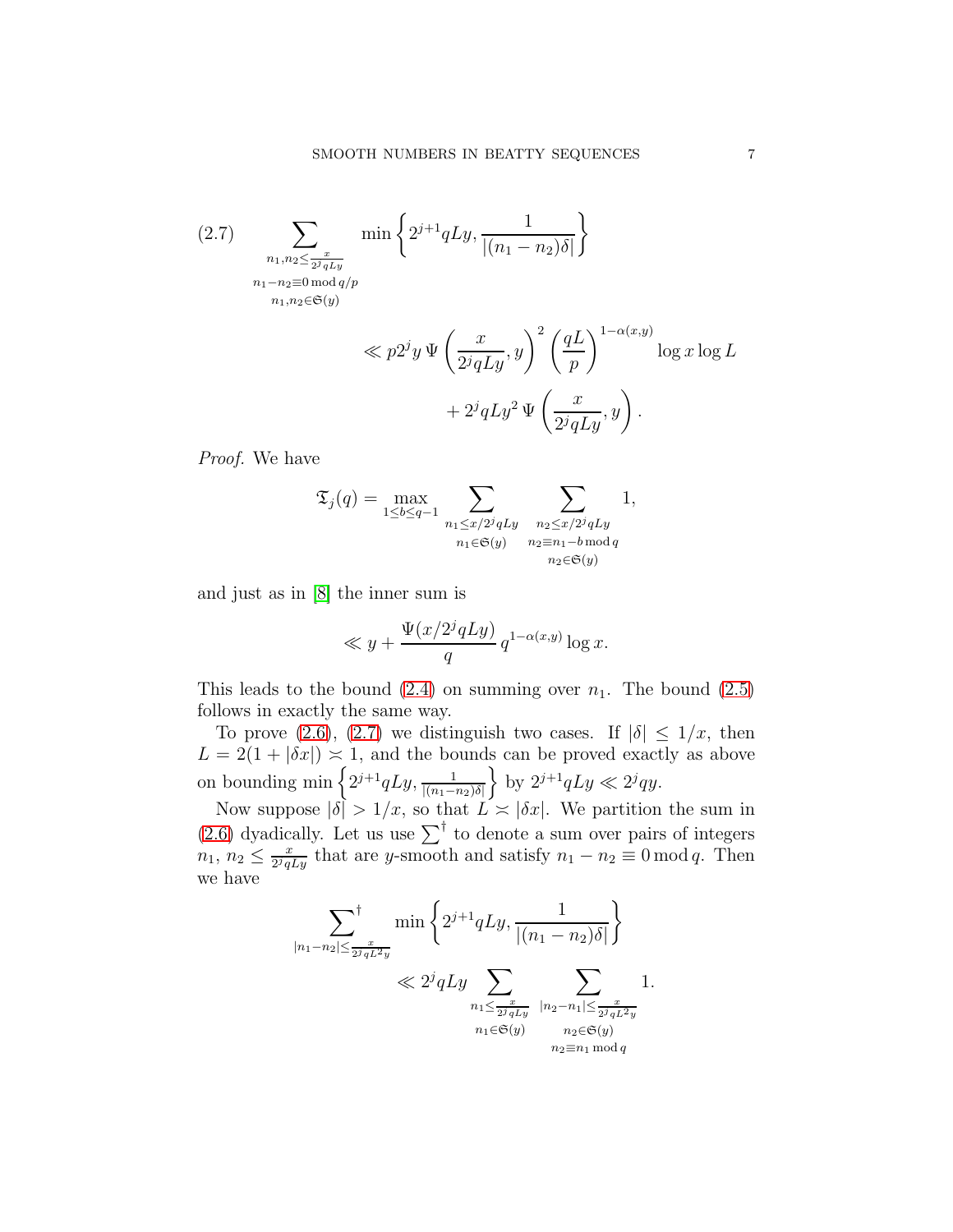Following  $[8]$ , but as above *not* absorbing a term  $y$ , the last expression is

$$
\ll 2^{j}qLy \sum_{\substack{n_1 \leq \frac{x}{2^{j}qLy}\\ n_1 \in \mathfrak{S}(y)}} \left\{ \frac{\Psi(x/2^{j}qLy,y)}{qL} (qL)^{1-\alpha} \log x + y \right\}
$$
  

$$
\ll 2^{j}y \Psi(x/2^{j}qLy,y)^{2}(qL)^{1-\alpha} \log x + 2^{j}qLy^{2}\Psi(x/2^{j}qLy,y).
$$

Similarly, for any  $r, 0 \le r \le (\log L)/\log 2$ , we have

$$
\sum_{\frac{2^r}{2^j q L^2 y} < |n_1 - n_2| \le \frac{2^{r+1} x}{2^j q L^2 y}} \min \left\{ 2^{j+1} q L y, \frac{1}{|(n_1 - n_2)\delta|} \right\}
$$
\n
$$
\ll \frac{2^j q L y}{2^r} \sum_{\substack{n_1 \le \frac{x}{2^j q L y} \\ n_1 \in \mathfrak{S}(y)}} \sum_{\substack{|n_2 - n_1| \le \frac{2^{r+1} x}{2^j q L^2 y} \\ n_2 \in \mathfrak{S}(y)}} 1
$$
\n
$$
\ll \frac{2^j q L y}{2^r} \sum_{\substack{n_1 \le \frac{x}{2^j q L y} \\ n_1 \in \mathfrak{S}(y)}} \left\{ \Psi \left( \frac{x}{2^j q L y}, y \right) \left( \frac{2^r}{q L} \right)^{\alpha} \log x + y \right\}
$$
\n
$$
\ll 2^j y \Psi \left( \frac{x}{2^j q L y}, y \right)^2 \left( \frac{2^r}{q L} \right)^{\alpha} \log x + \frac{2^j q L y^2}{2^r} \Psi \left( \frac{x}{2^j q L y}, y \right).
$$

The bound  $(2.6)$  follows on summing over r.

The bound [\(2.7\)](#page-6-0) follows in exactly the same way; we lose a factor  $p^{\alpha}$ in the first term on the right-hand side in [\(2.7\)](#page-6-0) because of the weaker congruence condition. This completes the proof of Lemma [2.](#page-5-0)  $\Box$ 

We now assemble our bounds to prove Theorem [1.](#page-1-1) As noted in [\[8\]](#page-11-1), for any  $p \leq y$  we have

<span id="page-7-0"></span>(2.8) 
$$
\sum_{b=1}^{q-1} \min\left\{\frac{2^{j+1}qLy}{p}, \frac{q}{b}\right\} \ll q \log q
$$

and, for  $p \mid q$ ,

<span id="page-7-1"></span>(2.9) 
$$
\sum_{b=1}^{(q/p)-1} \min \left\{ \frac{2^{j+1}qLy}{p}, \frac{q}{pb} \right\} \ll \frac{q}{p} \log q.
$$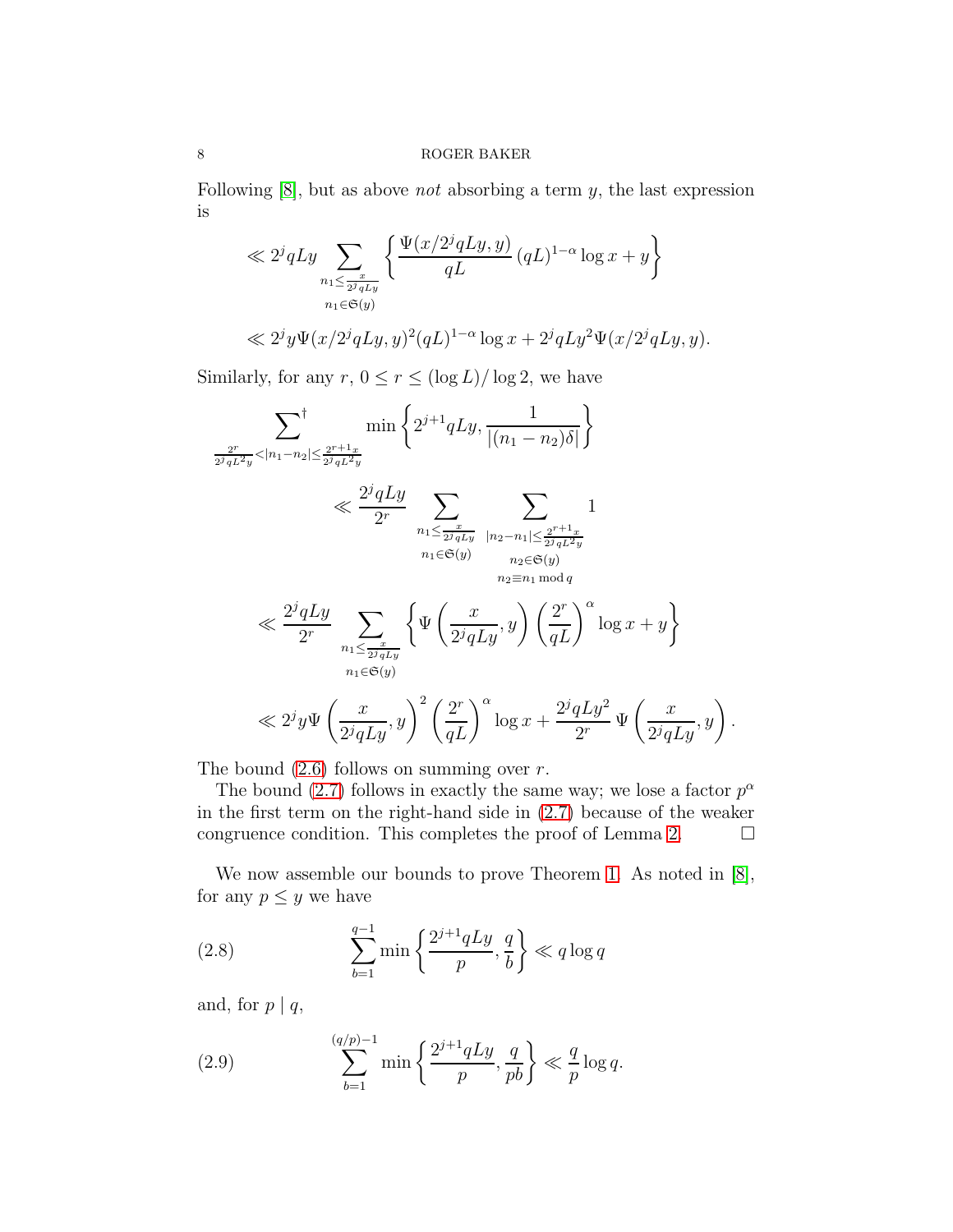Let

$$
A_j=\Bigg(\sum_{\substack{2^j\leq p\leq y\\ p\nmid q}}\frac{1}{p}+\sum_{\substack{2^j\leq p\leq y\\ p\nmid q}}1\Bigg)2^jy\Psi\left(\frac{x}{2^jqLy},y\right)(qL)^{1-\alpha}\log x\log L.
$$

We deduce from  $(2.1)$ – $(2.3)$ , Lemma [2,](#page-5-0) and  $(2.8)$ – $(2.9)$  that

<span id="page-8-1"></span>(2.10) 
$$
S\left(f, \frac{a}{q} + \delta\right) \ll \Psi(qLy^2, y) + A + B_1 + B_2
$$

where

$$
A = \sum_{0 \le j \le \frac{\log y}{\log 2}} \sqrt{\Psi(2^{j+1}qLy, y)} \sqrt{\frac{y}{\log y} \log q} \Psi\left(\frac{x}{2^jqLy}, y\right)^2 q^{1-\alpha} \log x
$$
  
+ 
$$
\sum_{0 \le j \le \frac{\log y}{\log 2}} \sqrt{\Psi(2^{j+1}qLy, y)} \sqrt{A_j},
$$
  

$$
B_1 = \sum_{0 \le j \le \frac{\log y}{\log 2}} \sqrt{\Psi(2^{j+1}qLy, y)} \sqrt{\sum_{2^j \le p \le y} q \log q \cdot y} \Psi\left(\frac{x}{2^jqLy}, y\right)},
$$

and

$$
B_2 = \sum_{0 \le j \le \frac{\log y}{\log 2}} \sqrt{\Psi(2^{j+1}qLy, y)} \sqrt{\frac{qLy^3}{\log y}} \Psi\left(\frac{x}{2^jqy}, y\right).
$$

For the estimation of  $A$  we can appeal to  $[8]$ :

(2.11) 
$$
A \ll \Psi(x, y)(qL)^{-\frac{1}{2} + \frac{3}{2}(1 - \alpha(x, y))} M.
$$

The  $\Psi$  functions in  $B_1$  and  $B_2$  are estimated using Lemma [1.](#page-2-4) Thus

$$
\sqrt{\Psi\left(\frac{x}{2^j qLy}, y\right) \Psi(2^{j+1}qLy, y)} \ll \Psi(x, y) (2^j qLy)^{-\alpha/2} \left(\frac{x}{2^{j+1}qLy}\right)^{-\alpha/2}
$$
  

$$
\ll \Psi(x, y) x^{-\alpha/2},
$$

leading to (a slightly wasteful) bound

<span id="page-8-0"></span>(2.12) 
$$
B_1 + B_2 \ll \Psi(x, y) \sqrt{y^3 q L \log q \log y} x^{-\alpha/2}.
$$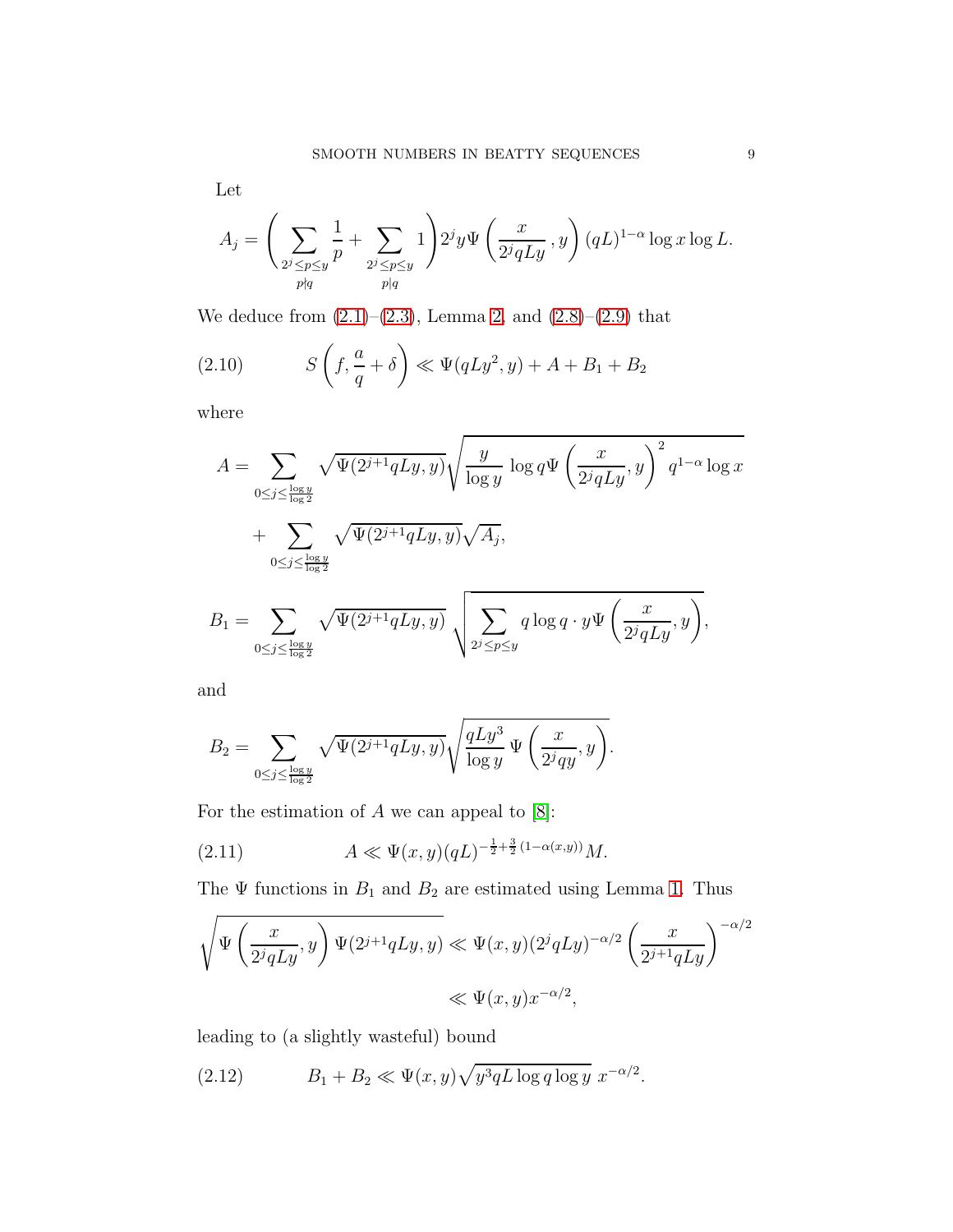The remaining term to be estimated is  $\Psi(qLy^2, y)$ , and Lemma [1](#page-2-4) gives

(2.13) 
$$
\Psi(qLy^2, y) \ll \left(\frac{x}{qLy^2}\right)^{-\alpha} \Psi(x, y).
$$

This term can be absorbed into the right-hand side of [\(2.12\)](#page-8-0) since

(2.14) 
$$
(qLy^3)^{\alpha - \frac{1}{2}} \ll (qLy^3)^{\alpha/2} \ll x^{\alpha/2}.
$$

Theorem [2](#page-2-1) follows on combining  $(2.10)$ – $(2.14)$ .

# <span id="page-9-0"></span>3. Proof of Theorem [2](#page-2-1)

<span id="page-9-1"></span>**Lemma 3.** Let  $u_1, \ldots, u_N \in \mathbb{R}$ . Then for any  $J \in \mathbb{N}$  and any  $\rho \leq \sigma \leq$  $\rho + 1$ , we have

$$
||\{1 \le n \le N : u_n \in [\rho, \sigma] \mod 1\}| - (\sigma - \rho)N||
$$
  

$$
\le \frac{N}{J+1} + 3\sum_{j=1}^{J} \frac{1}{j} \left| \sum_{n=1}^{N} e(ju_n) \right|.
$$

Proof. See e.g. [\[2\]](#page-11-8), Theorem 2.1.

Proof of Theorem [1.](#page-1-1) In view of the result of [\[1\]](#page-11-0) cited above, we may suppose that

<span id="page-9-3"></span>(3.1) 
$$
(\log x)^{3+\varepsilon} \le y \le \exp((\log \log x)^2).
$$

We note that  $\lfloor \theta n + \psi \rfloor = m$  for some m if and only if

<span id="page-9-2"></span>(3.2) 
$$
0 < \left\{ \frac{m+1-\psi}{\theta} \right\} \leq \frac{1}{\theta},
$$

so that, applying Lemma [3,](#page-9-1)

$$
\sum_{m \in \mathcal{B}(x,y)} 1 = \sum_{\substack{m \le \theta x \\ m \in \mathfrak{S}(y) \\ (3.2) \text{ holds}}} 1 + O(1)
$$
  
=  $\theta^{-1} \Psi(\theta x, y) + O\left(\frac{\Psi(\theta x, y)}{\log x} + \sum_{j=1}^{\lfloor \log x \rfloor} \frac{1}{j} \left| \sum_{\substack{m \le \theta x \\ m \in \mathfrak{S}(y)}} e\left(\frac{jm}{\theta}\right) \right| \right)$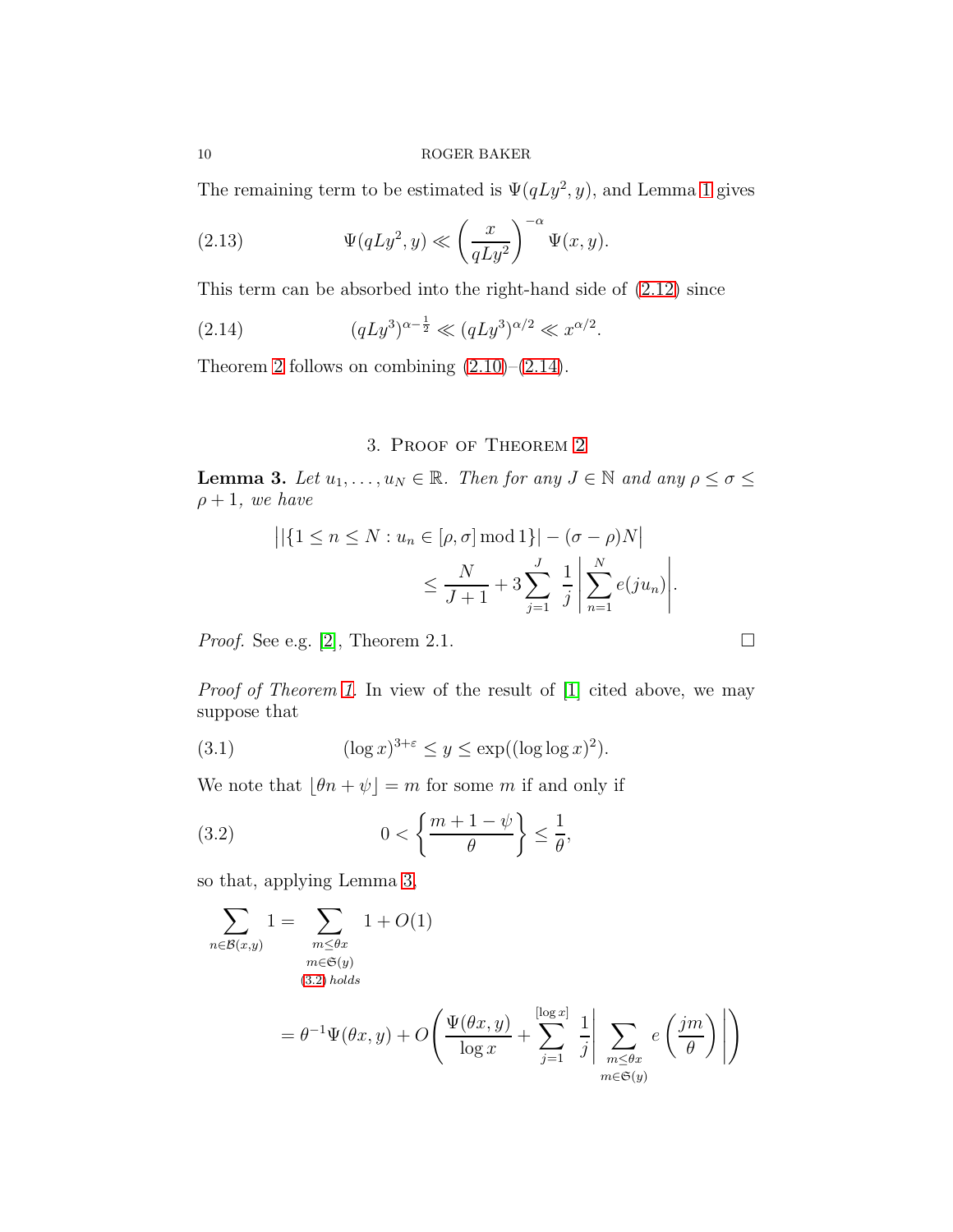For our purposes, then, it suffices to show that

<span id="page-10-3"></span>(3.3) 
$$
\sum_{\substack{m \leq \theta x \\ m \in \mathfrak{S}(y)}} e(j\theta^{-1}m) \ll \Psi(\theta x, y) (\log x)^{-2}
$$

uniformly for  $1 \leq j \leq \log x$ . We deduce this from Theorem [2.](#page-2-1)

By Dirichlet's theorem there is  $q \in \mathbb{N}$ ,  $1 \le q \le x^{1/2}$ , and  $a \in \mathbb{N}$  with  $(a, q) = 1$  such that

$$
\delta := j\theta^{-1} - \frac{a}{q} \in \left[ -\frac{1}{qx^{1/2}}, \frac{1}{qx^{1/2}} \right].
$$

Now

$$
|qj\theta^{-1} - a| \ge \frac{c_1}{(qj)^{\kappa}}
$$

for positive constants  $c_1$  and  $\kappa$ , hence

$$
x^{-1/2} \ge q|\delta| \ge \frac{c_1}{(qj)^\kappa}
$$

giving

$$
q \gg x^{1/2\kappa} (\log x)^{-1}.
$$

We apply Theorem [2](#page-2-1) with  $j\theta^{-1}$  in place of  $\theta$ , and  $\theta x$  in place of x. Note that

<span id="page-10-0"></span>
$$
qL = 2q(1 + |\delta \theta x|) \ll x^{1/2}
$$

so that, in view of  $(3.1)$ ,

(3.4) 
$$
qLy^3 \ll x^{5/9}
$$
.

Now, since  $y \geq (\log x)^{3+\varepsilon}$ , we have

$$
\alpha(\theta x, y) \ge \frac{2}{3} + \eta \quad (\eta = \eta(\varepsilon) > 0);
$$

see [\[9\]](#page-11-6), for example. Thus, abbreviating  $\alpha(\theta x, y)$  to  $\alpha$ ,

<span id="page-10-1"></span>
$$
q^{-\frac{1}{2} + \frac{3}{2}(1-\alpha)} \ll q^{-\eta} \ll x^{-\eta/3\kappa}.
$$

Now, with M as in [\(1.3\)](#page-2-0) with  $\theta x$  in place of x,

(3.5) 
$$
q^{-\frac{1}{2} + \frac{3}{2}(1-\alpha)}M \ll x^{-\eta/4\kappa}.
$$

Next, recalling [\(3.4\)](#page-10-0),

<span id="page-10-2"></span>(3.6) 
$$
(\theta x)^{-\alpha/2} (qLy^3)^{1/2} \sqrt{\log y \log q} \ll x^{-1/20}.
$$